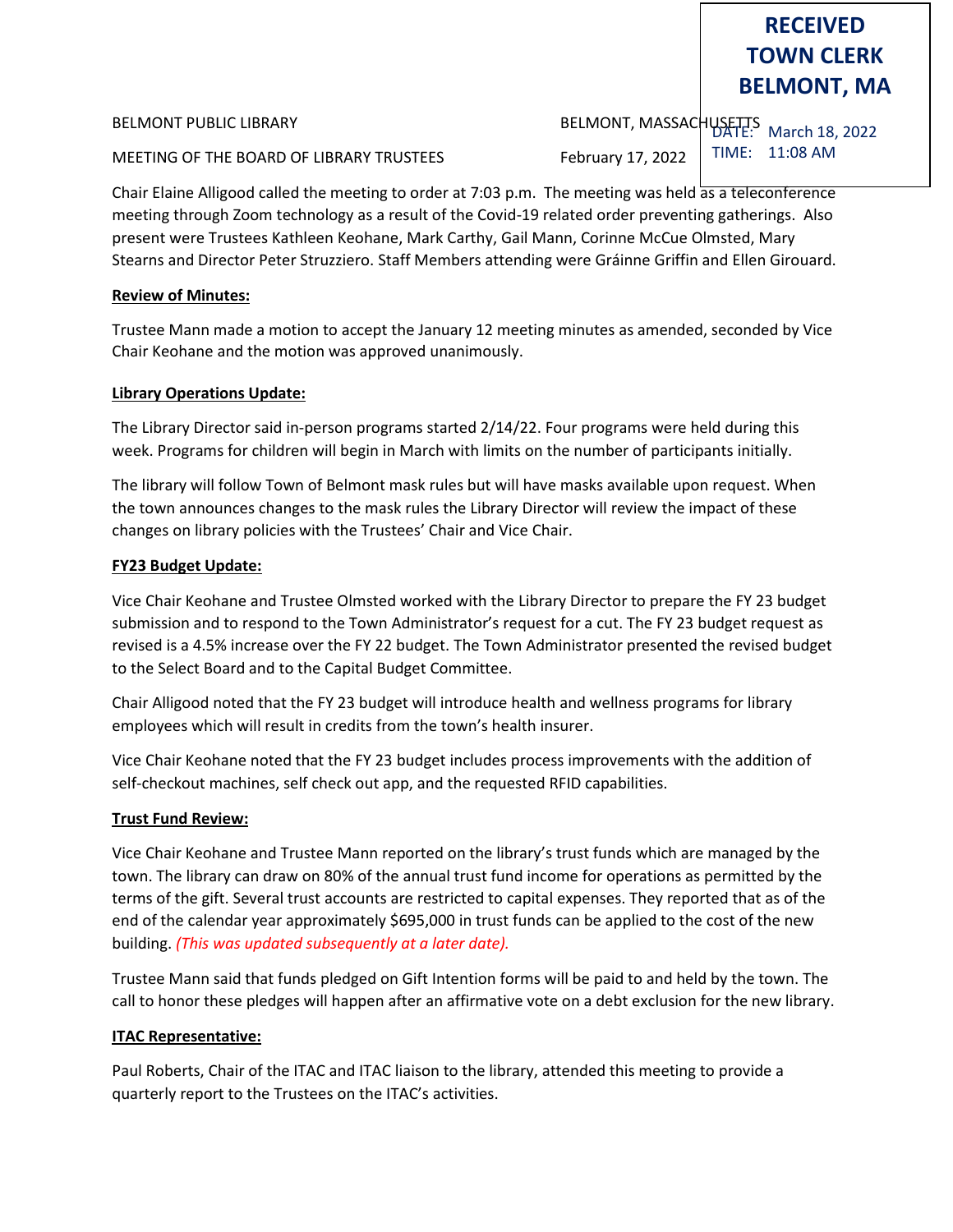The ITAC advises the School Committee, the Select Board and the library on technology matters. Recently the ITAC has focused on cyber security and ransomware and has prepared a report on  $21^{st}$ century government. This report advocates for extending permission for remote meetings when the Governor's order expires April 1 and meetings revert to the Open Meeting Law requirements. (On Feb 12 Governor Baker extended the emergency order to July 15, 2022) The ITAC has recommended to the Select Board that the town web site be modernized. He said that the ITAC is available to give talks at the library.

Trustee Carthy tasked Roberts to ask the ITAC to advocate to allow town committee members to participate remotely permanently and to clarify quorum requirements.

Vice Chair Keohane asked if the ITAC is addressing the issue of town wide Broad Band and Roberts said they will look into it. Trustee Carthy asked that the ITAC speak to him on this topic.

The Library Director asked Roberts to target three things the ITAC could do to benefit the library this year. He asked the ITAC liaison to contact him to work with the library's technical team.

Roberts' ITAC appointment has expired. Chair Alligood made a motion, seconded by Trustee Olmsted, to reappoint Roberts as the library's liaison. The motion passed unanimously.

### **Building Project Update:**

• Adam Dash - Chair of the Select Board and Select Board Library Liaison

Vice Chair Keohane and member of the Library Building Committee gave Board Chair Dash an update on the progress of the committee. The OPM (CHA) and the architect (Oudens Ello) are updating cost estimates for the building project to reflect current costs. She reported that the Belmont Library Foundation is active and receiving positive responses. Last fall's Fall Flash Drive was very successful. The current fundraising focuses on major gifts. Town Counsel has reviewed and approved a Gift Intention Form to use in soliciting pledges. The Building Committee has received the state's paperwork for the \$250K intended for the design, development and construction of the new building.

Board Chair Dash is looking forward to the vote on the library building project in November. In response to a question from Vice Chair Keohane as to whether Select Board Members can advocate for the library building project, Board Chair Dash said he supports the library building project. He offered to meet with potential donors to show his support for this project. Vice Chair Keohane offered to provide the Select Board periodic updates on the library building project and also to address the May Town Meeting. Board Chair Dash said that the case for a need for a new library has been made successfully and that the video did that very effectively. Vice Chair Keohane offered to keep Board Chair Dash apprised of the library issues. In response to Board Chair Dash's question, Vice Chair Keohane said they are developing contingency plans in case the building has a catastrophic failure.

Vice Chair Keohane asked about existing funds to contribute to the cost of a new library such as the Kendall Fund. She also asked Board Chair Dash to help the trustees identify other funds that could support the new building. The Library Director asked Board Chair Dash to attend a Trustees meeting in the next quarter of the year.

Board Chair Dash also updated the Trustees on the status of plans for a new ice rink. There will be an item at the May Town Meeting to appoint a new building committee for the rink. The rink effort is using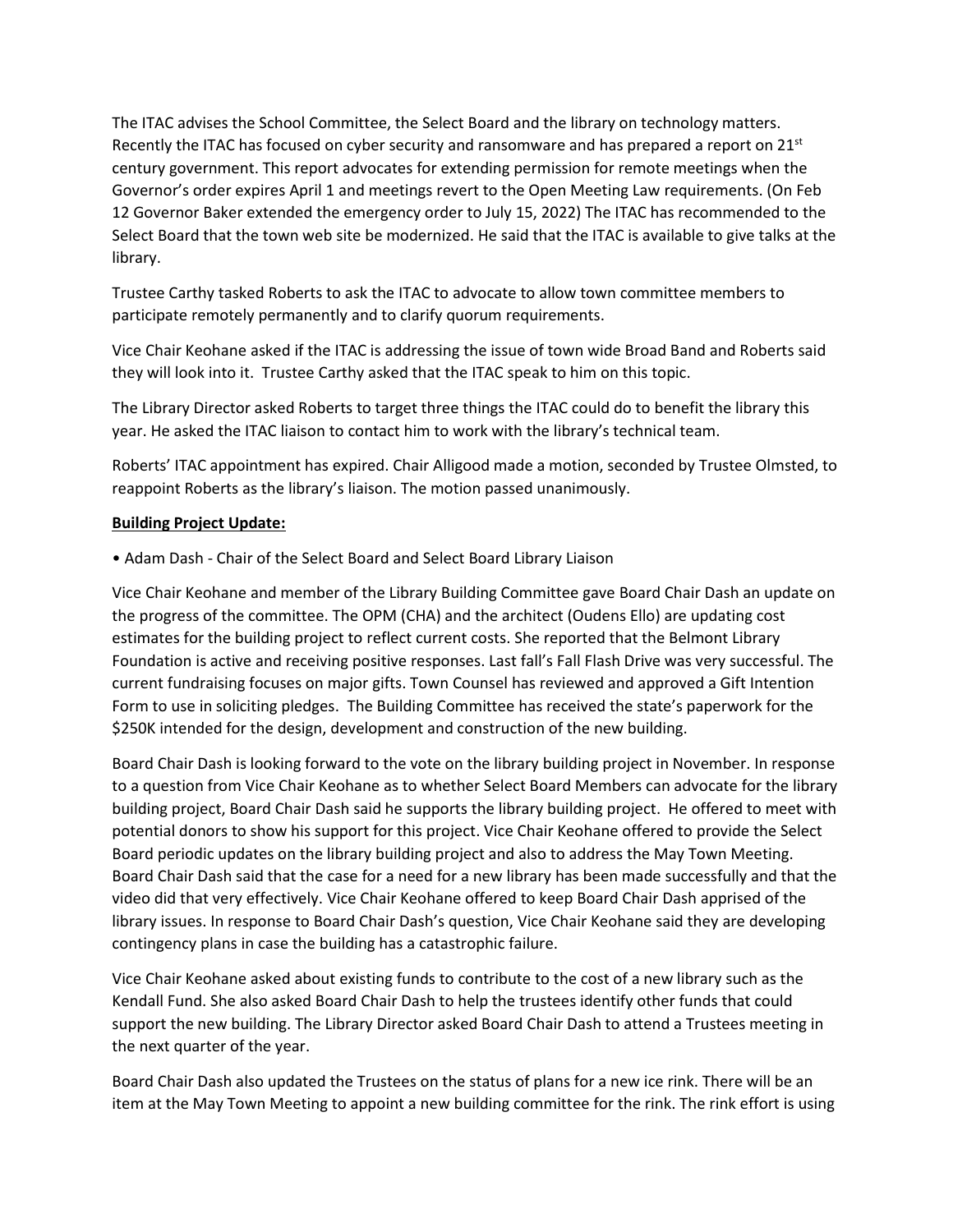the \$250K state funding to hire an architect and an OPM. The deadline to be on the November ballot requires that the BOS vote to approve the addition before August 1, 2022.

## **Foundation / School Committee / Friends Update:**

The Belmont Library Foundation is identifying major gifts. In the April to June 2022 time frame the Belmont Library Foundation will solicit gifts town wide. Vice Chair Keohane asked all trustees to pledge to donate to the new library. The Foundation is drafting letters to be sent to encourage pledged donations.

Vice Chair Keohane said the Foundation has developed naming and giving opportunities for significant donations for the new library. Pledge forms will be sent to the library and the Trustees will retain the originals in a safe place to maintain privacy. Vice Chair Keohane and Trustee Mann will coordinate this effort.

Trustee Olmsted reported that the Select Board has appointed a preliminary rink design committee which includes one former member from the Select Board and one from the School Committee. They expect to have a schematic design prepared for the May Town Meeting. This committee is interviewing three companies for design services. The estimated cost of a new ice rink is \$ 15-20M.

The Library Director reported that the Friends ran a very successful "Love the Library" program on Sunday, Feb 13. The Friends are working on their  $50<sup>th</sup>$  Anniversary celebration to be held early winter 2022-23. Vice Chair Keohane is a member of the 50<sup>th</sup> Anniversary Committee. The Friends plan to designate a place in the Children's Room to be called "The Friends' Bookstore" which will have a children's "Everyday Book Sale." The Friends will cover the set-up costs of this new feature.

### **Director's Report:**

The Library Director reported that the library's Technical Service group is working very effectively despite a vacant position.

State library circulation numbers show that the Belmont Public Library continues to be 10<sup>th</sup> place in circulation state wide despite the virus.

Chair Alligood adjourned the public meeting at 8:51 pm. Trustee Olmsted made a motion to move into Executive Session to discuss strategy with respect to collective bargaining and to discuss confidential information. The motion was seconded by Chair Alligood. The roll call vote to move into Executive Session was as follows: Chair Alligood: aye; Trustee Carthy: aye; Vice Chair Keohane: aye; Trustee Mann: aye; Trustee Olmsted: aye; and Trustee Stearns: aye.

Trustee Mann made a motion to move out of Executive Session at 9:10 pm. The motion was seconded by Trustee Olmsted. The roll call vote to move out of Executive Session was as follows: Chair Alligood: aye; Trustee Carthy: aye; Vice Chair Keohane: aye; Trustee Mann: aye; Trustee Olmsted: aye; and Trustee Stearns: aye.

The public session resumed at 9:12 pm.